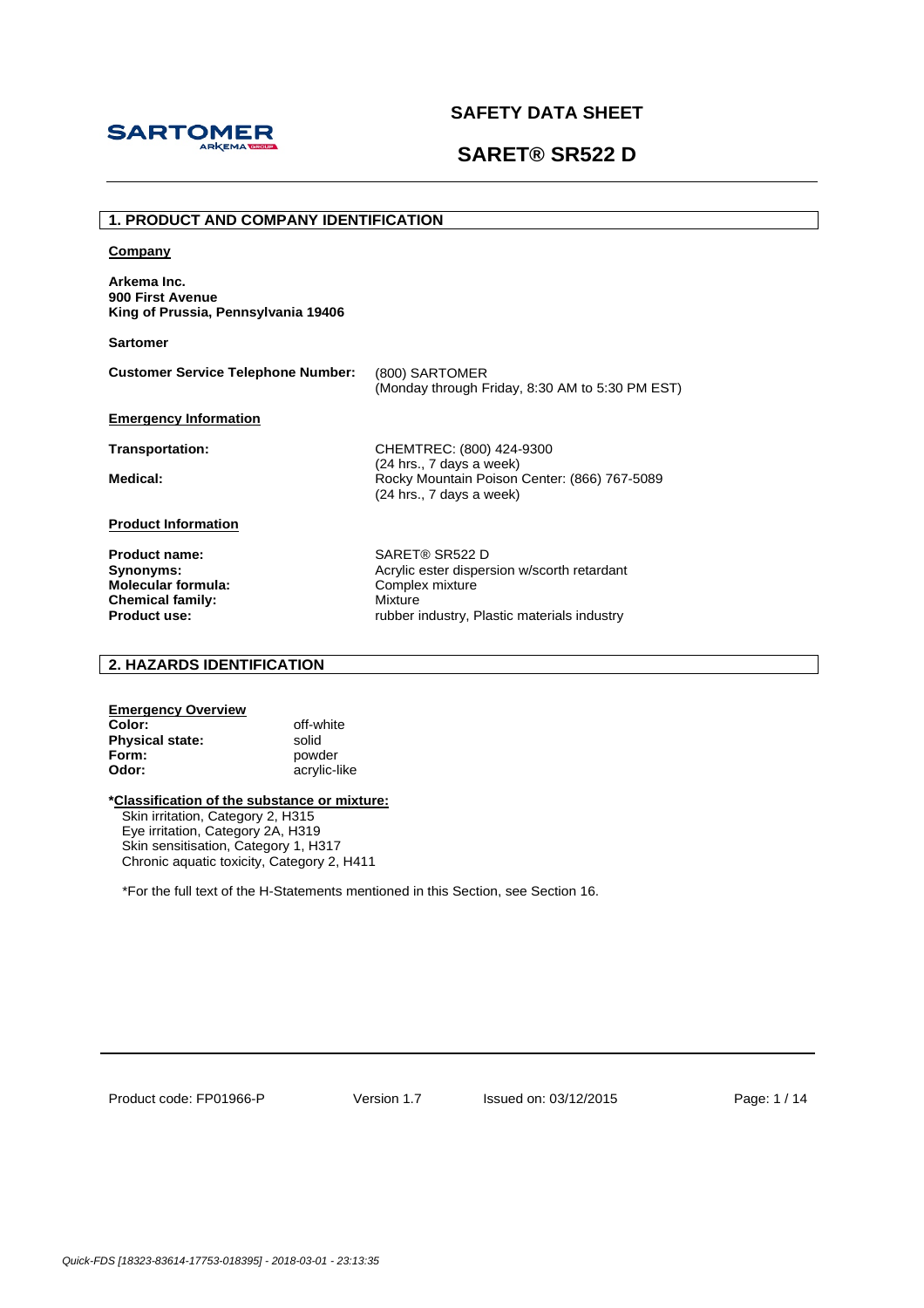





## **Hazard statements:**

- H315 : Causes skin irritation.
- H317 : May cause an allergic skin reaction.
- H319 : Causes serious eye irritation.
- H411 : Toxic to aquatic life with long lasting effects.

#### **Supplemental Hazard Statements:**

Processing may release vapors and/or fumes which cause eye, skin and respiratory tract irritation. May form combustible dust concentrations in air.

### **Precautionary statements:**

#### **Prevention:**

- P261 : Avoid breathing gas/mist/vapours/spray.
- P264 : Wash skin thoroughly after handling.
- P272 : Contaminated work clothing should not be allowed out of the workplace.
- P273 : Avoid release to the environment.
- P280 : Wear eye protection/ face protection.
- P280 : Wear protective gloves.

#### **Response:**

P302 + P352 : IF ON SKIN: Wash with plenty of soap and water. P305 + P351 + P338 : IF IN EYES: Rinse cautiously with water for several minutes. Remove contact lenses, if present and easy to do. Continue rinsing. P333 + P313 : If skin irritation or rash occurs: Get medical advice/ attention. P337 + P313 : If eye irritation persists: Get medical advice/ attention. P362 : Take off contaminated clothing and wash before reuse. P391 : Collect spillage.

## **Disposal:**

P501 : Dispose of contents/ container to an approved waste disposal plant.

## **Supplemental information:**

### **Potential Health Effects:**

Possible cross sensitization with other acrylates and methacrylates. Effects due to processing releases: Irritating to eyes, respiratory system and skin.

Prolonged or repeated exposure may cause: headache, drowsiness, nausea, weakness, (severity of effects

Product code: FP01966-P

Version 1.7 Issued on: 03/12/2015 Page: 2 / 14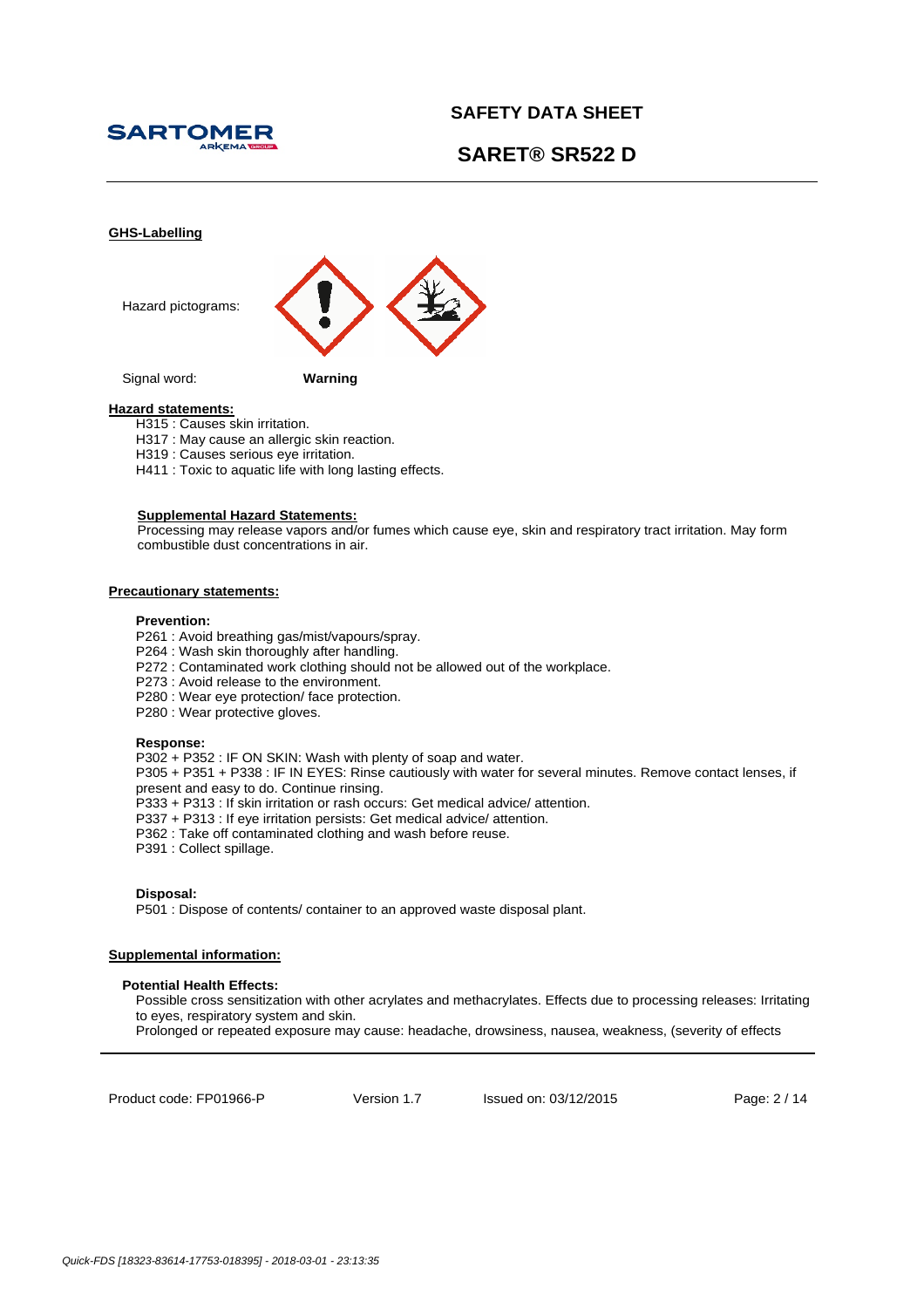

# **SARET® SR522 D**

depends on extent of exposure).

### **Other:**

This product may release fume and/or vapor of variable composition depending on processing time and temperature.

## **3. COMPOSITION/INFORMATION ON INGREDIENTS**

| <b>Chemical Name</b>                               | CAS-No.      | <b>Wt/Wt</b>         | <b>GHS Classification**</b>     |
|----------------------------------------------------|--------------|----------------------|---------------------------------|
| Acrylate ester                                     | Proprietary* | $>= 60 - 5 = 100 \%$ | H315, H317, H319                |
| Silica gel, pptd., cryst.-free                     | 112926-00-8  | $>= 10 - 530 \%$     | Not classified                  |
| 2,6-di-tert-butyl-alpha-dimethylamino-p-<br>cresol | 88-27-7      | $>= 1 - 5\%$         | H303, H319, H317, H400,<br>H410 |

\*The specific chemical identity is withheld because it is trade secret information of Arkema Inc.

\*\*For the full text of the H-Statements mentioned in this Section, see Section 16.

## **4. FIRST AID MEASURES**

### **Inhalation:**

If inhaled, remove victim to fresh air.

### **Skin:**

In case of contact, immediately flush skin with plenty of water. Get medical attention. Remove contaminated clothing and shoes. Wash clothing before reuse. Thoroughly clean shoes before reuse.

### **Eyes:**

In case of contact, immediately flush eyes with plenty of water for at least 15 minutes. Get medical attention.

## **Ingestion:**

If swallowed, DO NOT induce vomiting. Get medical attention. Never give anything by mouth to an unconscious person.

## **5. FIREFIGHTING MEASURES**

## **Extinguishing media (suitable):**

Water spray, Carbon dioxide (CO2), Foam, Dry chemical

Product code: FP01966-P

Version 1.7 Issued on: 03/12/2015 Page: 3 / 14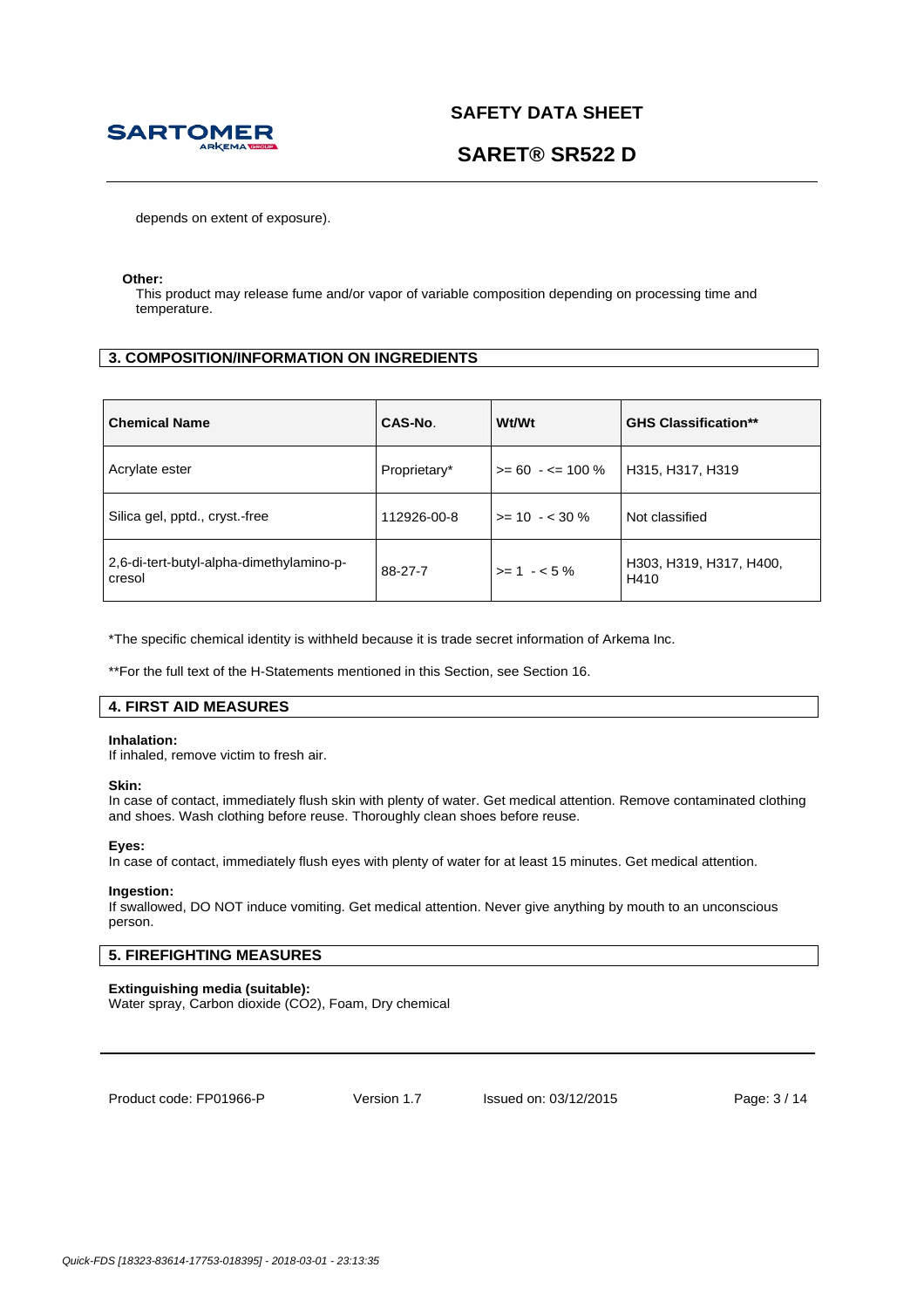

# **SARET® SR522 D**

### **Protective equipment:**

Fire fighters and others who may be exposed to products of combustion should wear full fire fighting turn out gear (full Bunker Gear) and self-contained breathing apparatus (pressure demand / NIOSH approved or equivalent).

## **Further firefighting advice:**

Fight fire from a protected location.

Cool closed containers exposed to fire with water spray.

Closed containers of this material may explode when subjected to heat from surrounding fire.

Fire fighting equipment should be thoroughly decontaminated after use.

Do not allow run-off from fire fighting to enter drains or water courses.

Do not use a solid stream of water.

A solid stream of water can cause a dust explosion.

## **Fire and explosion hazards:**

When burned, the following hazardous products of combustion can occur:

Carbon oxides

Hazardous organic compounds

Polymerization is exothermic and can degenerate into an uncontrolled reaction.

Dust clouds generated during handling and/or storage can form explosive mixtures with air. Dust explosion characteristics vary with the particle size, particle shape, moisture content, contaminants, and other variables. Note: Check that all equipment is properly grounded and installed to satisfy electrical classification requirements. As with any dry material, pouring this material or allowing it to free-fall or to be conveyed through chutes or pipes can accumulate and generate electrostatic sparks, potentially causing ignition of the material itself, or of any flammable materials which may come into contact with the material or its container.

## **6. ACCIDENTAL RELEASE MEASURES**

#### **In case of spill or leak:**

Prevent further leakage or spillage if you can do so without risk. Ventilate the area. Avoid dust formation and dispersal of dust in the air. Sweep or scoop up using non-sparking tools and place into suitable properly labeled containers for prompt disposal. The sweepings should be wetted down with water. Avoid dispersal of spilled material and runoff and contact with soil, waterways, drains and sewers. Consult a regulatory specialist to determine appropriate state or local reporting requirements, for assistance in waste characterization and/or hazardous waste disposal and other requirements listed in pertinent environmental permits. Implement workplace practices such that dusts are not allowed to accumulate on surfaces, as these may form an explosive mixture if they are released into the atmosphere in sufficient concentration.

Product code: FP01966-P

Version 1.7 Issued on: 03/12/2015 Page: 4 / 14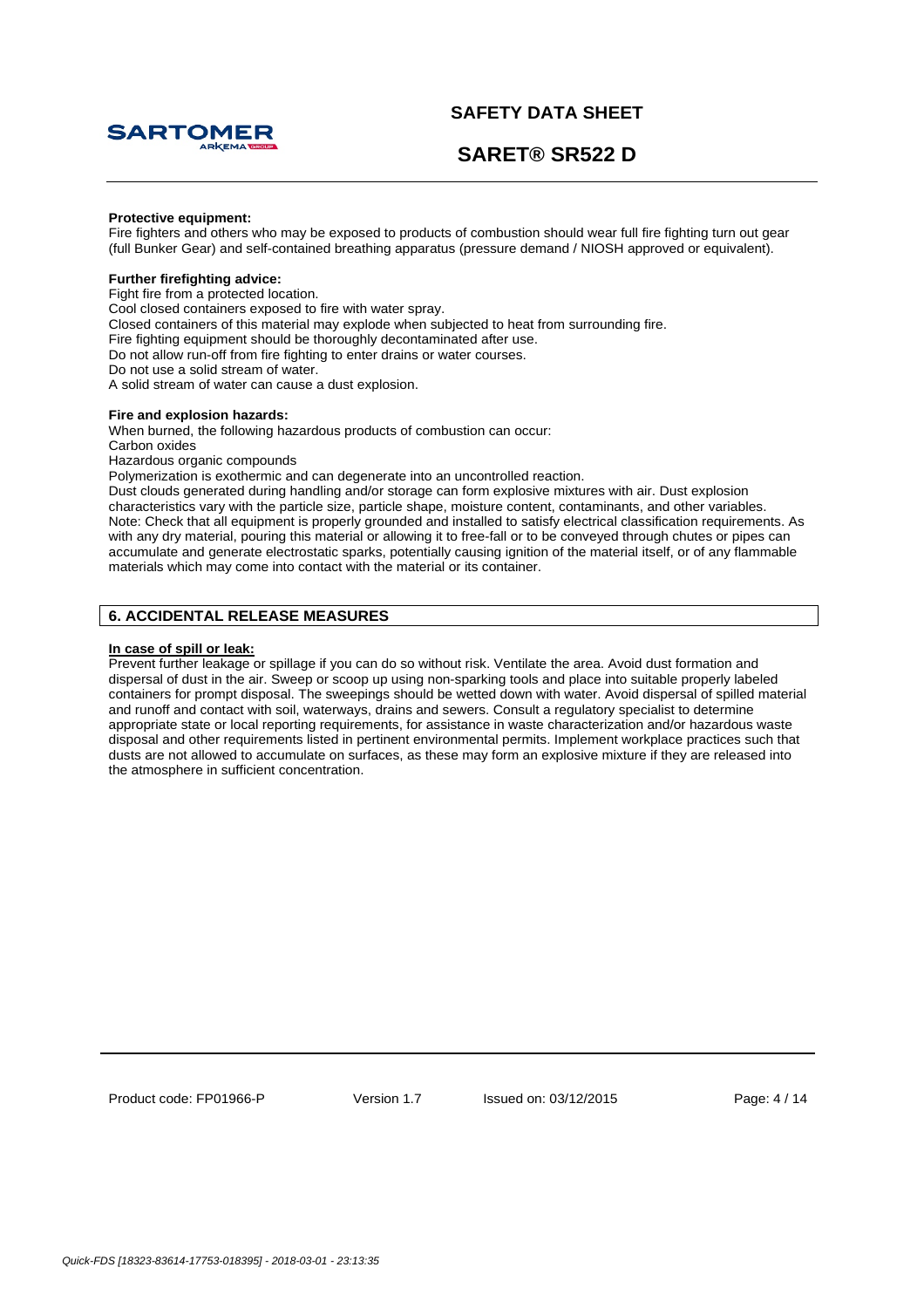

**SARET® SR522 D**

## **7. HANDLING AND STORAGE**

## **Handling**

## **General information on handling:**

Avoid breathing dust. Avoid contact with skin, eyes and clothing. Wash thoroughly after handling. Emptied container retains product residue. Observe all labeled safeguards until container is cleaned, reconditioned or destroyed. Keep away from heat, sparks and flames. Keep container closed. Avoid creating dust in handling, transfer or clean up. Prevent dust accumulation. Implement routine housekeeping practices to ensure that dusts do not accumulate on surfaces. Check that all equipment is properly grounded and installed to satisfy electrical classification requirements. Dry powders can build static electricity charges when subjected to the friction of transfer and mixing operations. Container hazardous when empty. RESIDUAL DUSTS MAY EXPLODE ON IGNITION. DO NOT CUT, DRILL, GRIND, OR WELD ON OR NEAR THIS CONTAINER. Improper disposal or reuse of this container may be dangerous and/or illegal.

## **Storage**

## **General information on storage conditions:**

Keep in a dry, cool place.Store in closed containers, in a secure area to prevent container damage and subsequent spillage.Store in well ventilated area away from heat and sources of ignition such as flame, sparks and static electricity.Ensure that all storage and handling equipment is properly grounded and installed to satisfy electrical classification requirements.Static electricity may accumulate when transferring material.All metal and groundable storage containers, including but not limited to drums, cylinders, Returnable Intermodal Bulk Containers (RIBCs) and Class C Flexible Intermodal Bulk Containers (FIBCs) must be bonded and grounded during filling and emptying operations.Observe all federal, state and local regulations and National Fire Protection Association (NFPA) Codes, which pertain to the specific local conditions of storage and use, including NFPA 654.

### **Storage stability – Remarks:**

Inhibitor levels should be maintained. The typical shelf-life for this product is 6 months.

**Storage incompatibility – General:**  Store separate from:

Strong oxidizing agents

Strong reducing agents

Free radical generators

Inert gas

Oxygen scavenger.

Peroxides

**Temperature tolerance – Do not store below:–**   $32 °F (0 °C)$ 

Product code: FP01966-P

Version 1.7 Issued on: 03/12/2015 Page: 5 / 14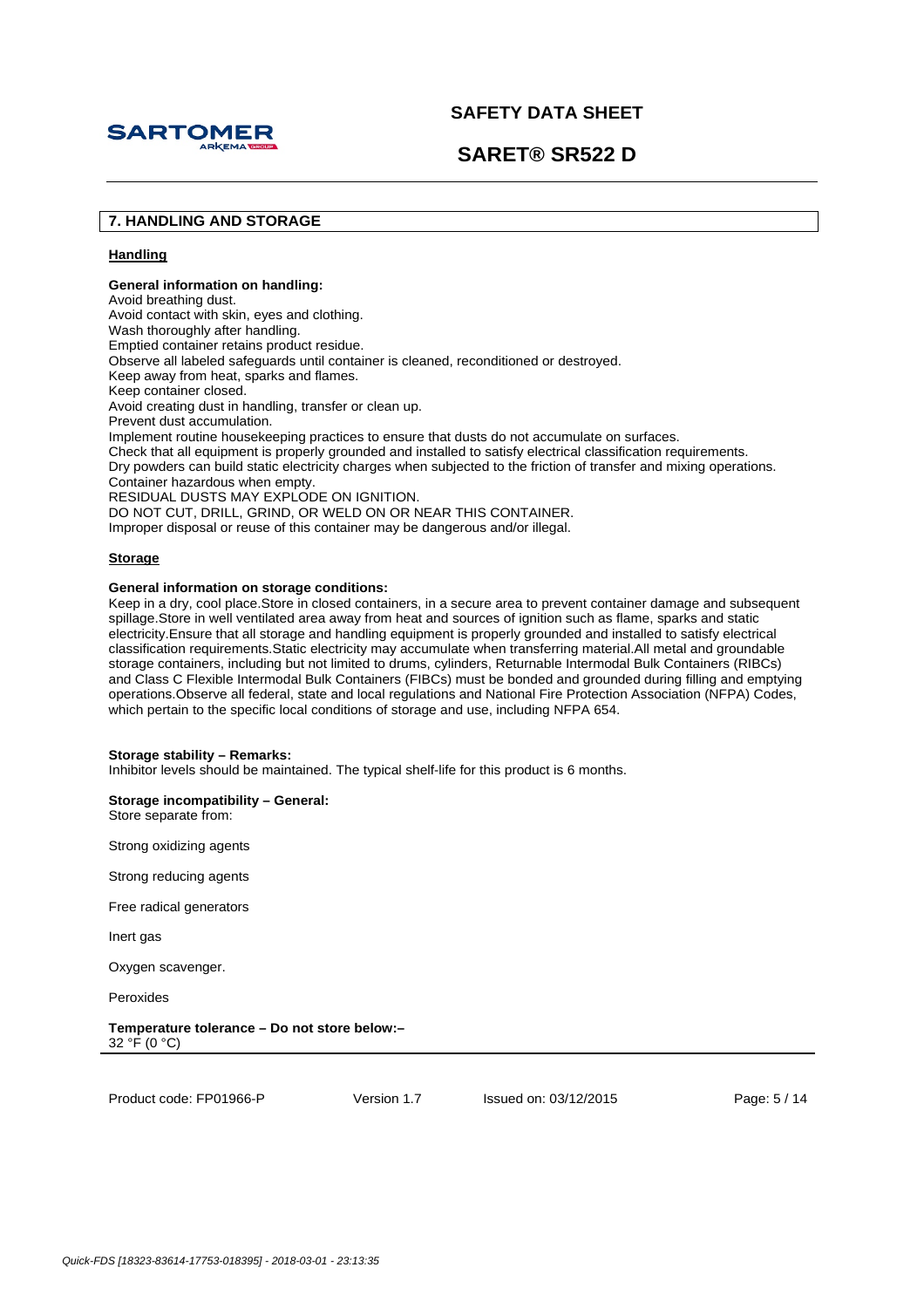

# **SARET® SR522 D**

### **Temperature tolerance – Do not store above:**  $100 \, \text{°F}$  (38 °C)

## **8. EXPOSURE CONTROLS/PERSONAL PROTECTION**

## **Airborne Exposure Guidelines:**

## **Silica gel, pptd., cryst.-free (112926-00-8)**

US. OSHA Table Z-3 (29 CFR 1910.1000)

| Time weighted average | 20 millions of particles per cubic foot of air                                                                                                                |
|-----------------------|---------------------------------------------------------------------------------------------------------------------------------------------------------------|
| Time weighted average | $0.8$ mg/m $3$                                                                                                                                                |
| <b>Remarks:</b>       | The exposure limit is calculated from the<br>equation, 80/(%SiO2), using a value of 100%<br>SiO2. Lower values of % SiO2 will give higher<br>exposure limits. |

Only those components with exposure limits are printed in this section. Limits with skin contact designation above have skin contact effect. Air sampling alone is insufficient to accurately quantitate exposure. Measures to prevent significant cutaneous absorption may be required. Limits with a sensitizer designation above mean that exposure to this material may cause allergic reactions.

#### **Engineering controls:**

Investigate engineering techniques to reduce exposures below airborne exposure limits or to otherwise reduce exposures. Provide ventilation if necessary to minimize exposures or to control exposure levels to below airborne exposure limits (if applicable see above).If practical, use local mechanical exhaust ventilation at sources of air contamination such as open process equipment.

Check that all dust control equipment such as local exhaust ventilation, material transport systems, and airmaterial separation devices involved in handling this product contain explosion relief vents or an explosion suppression system or an oxygen-deficient environment.Isolation devices may be appropriate to prevent propagation from one unit to another.Ensure that dust-handling systems are designed in a manner to prevent the escape of dust into the work area (i.e., there is no leakage from the equipment).Consult ACGIH ventilation manual, NFPA Standard 91 and NFPA Standard 654 for design of exhaust system and safe handling.

### **Respiratory protection:**

Avoid breathing dust. Where airborne exposure is likely or airborne exposure limits are exceeded (if applicable, see above), use NIOSH approved respiratory protection equipment appropriate to the material and/or its components (full facepiece recommended). Consult respirator manufacturer to determine appropriate type equipment for a given application. Observe respirator use limitations specified by NIOSH or the manufacturer. For emergency and other conditions where there may be a potential for significant exposure or where exposure limit may be significantly exceeded, use an approved full face positive-pressure, self-contained breathing apparatus or positive-pressure airline with auxiliary self-contained air supply. Respiratory protection programs must comply with 29 CFR § 1910.134.

#### **Skin protection:**

Wear appropriate chemical resistant protective clothing and chemical resistant gloves to prevent skin contact. Consult glove manufacturer to determine appropriate type glove material for given application. Avoid natural rubber gloves. Rinse immediately if skin is contaminated. Wash contaminated clothing and clean protective equipment before reuse. Provide a safety shower at any location where skin contact can occur. Wash

Product code: FP01966-P

Version 1.7 Issued on: 03/12/2015 Page: 6 / 14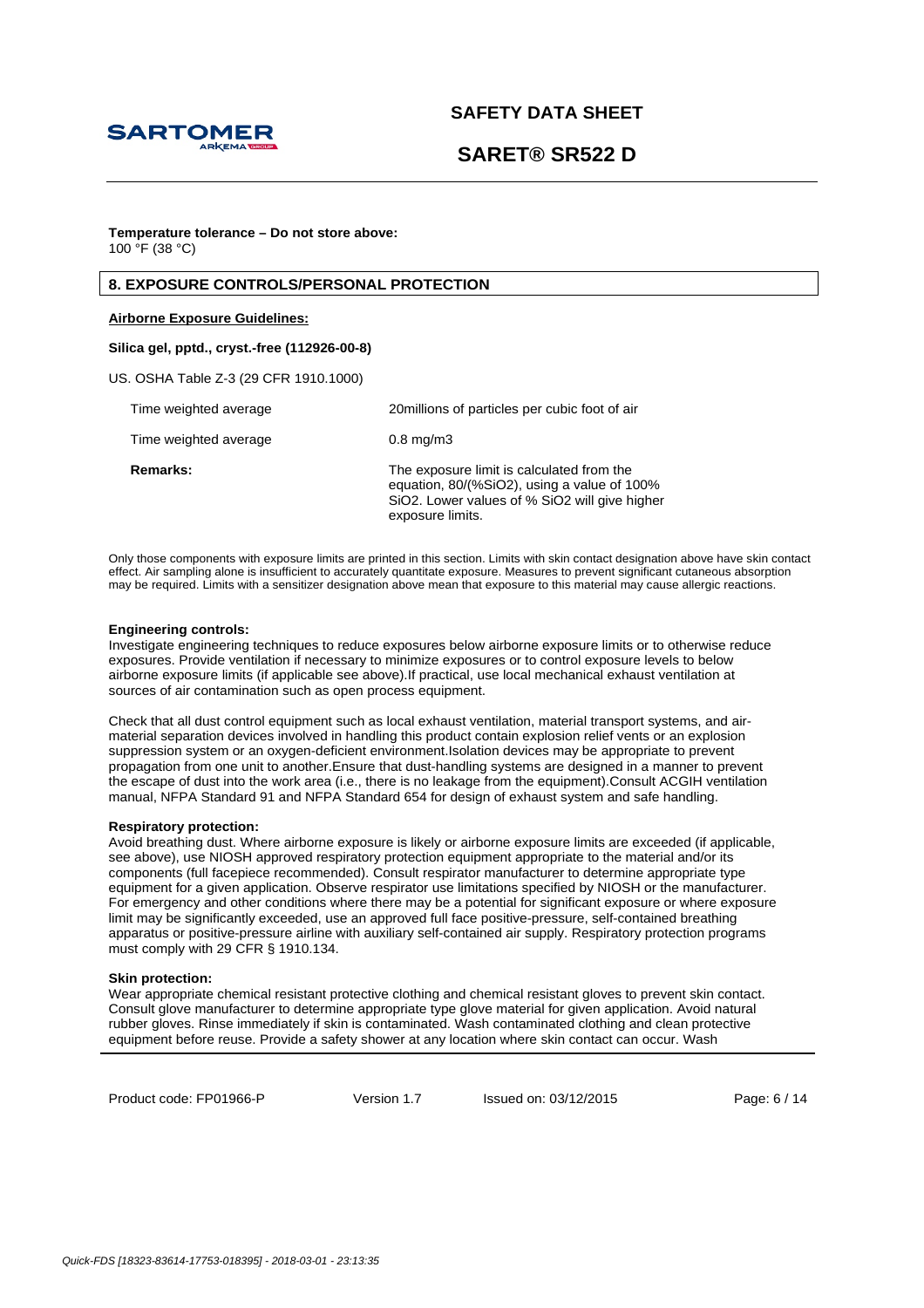

# **SARET® SR522 D**

thoroughly after handling.

#### **Eye protection:**

Where there is potential for eye contact, wear chemical goggles and have eye flushing equipment immediately available.

| 9. PHYSICAL AND CHEMICAL PROPERTIES            |                      |  |
|------------------------------------------------|----------------------|--|
| Color:                                         | off-white            |  |
| <b>Physical state:</b>                         | solid                |  |
| Form:                                          | powder               |  |
| Odor:                                          | acrylic-like         |  |
| <b>Odor threshold:</b>                         | No data available    |  |
| <b>Flash point</b>                             | No data available    |  |
| Auto-ignition<br>temperature:                  | No data available    |  |
| Lower flammable limit<br>$(LFL)$ :             | No data available    |  |
| <b>Upper flammable limit</b><br>(UFL):         | No data available    |  |
| pH:                                            | ~1                   |  |
| Density:                                       | No data available    |  |
| <b>Specific Gravity (Relative</b><br>density): | 1.230 (77 °F(25 °C)) |  |
| Vapor pressure:                                | No data available    |  |
| Vapor density:                                 | No data available    |  |
| <b>Boiling point/boiling</b><br>range:         | No data available    |  |
| Freezing point:                                | No data available    |  |
| <b>Melting point/range:</b>                    | No data available    |  |
| <b>Evaporation rate:</b>                       | No data available    |  |
| Solubility in water:                           | negligible           |  |
| <b>Oil/water partition</b>                     | No data available    |  |

Product code: FP01966-P

Version 1.7 Issued on: 03/12/2015 Page: 7 / 14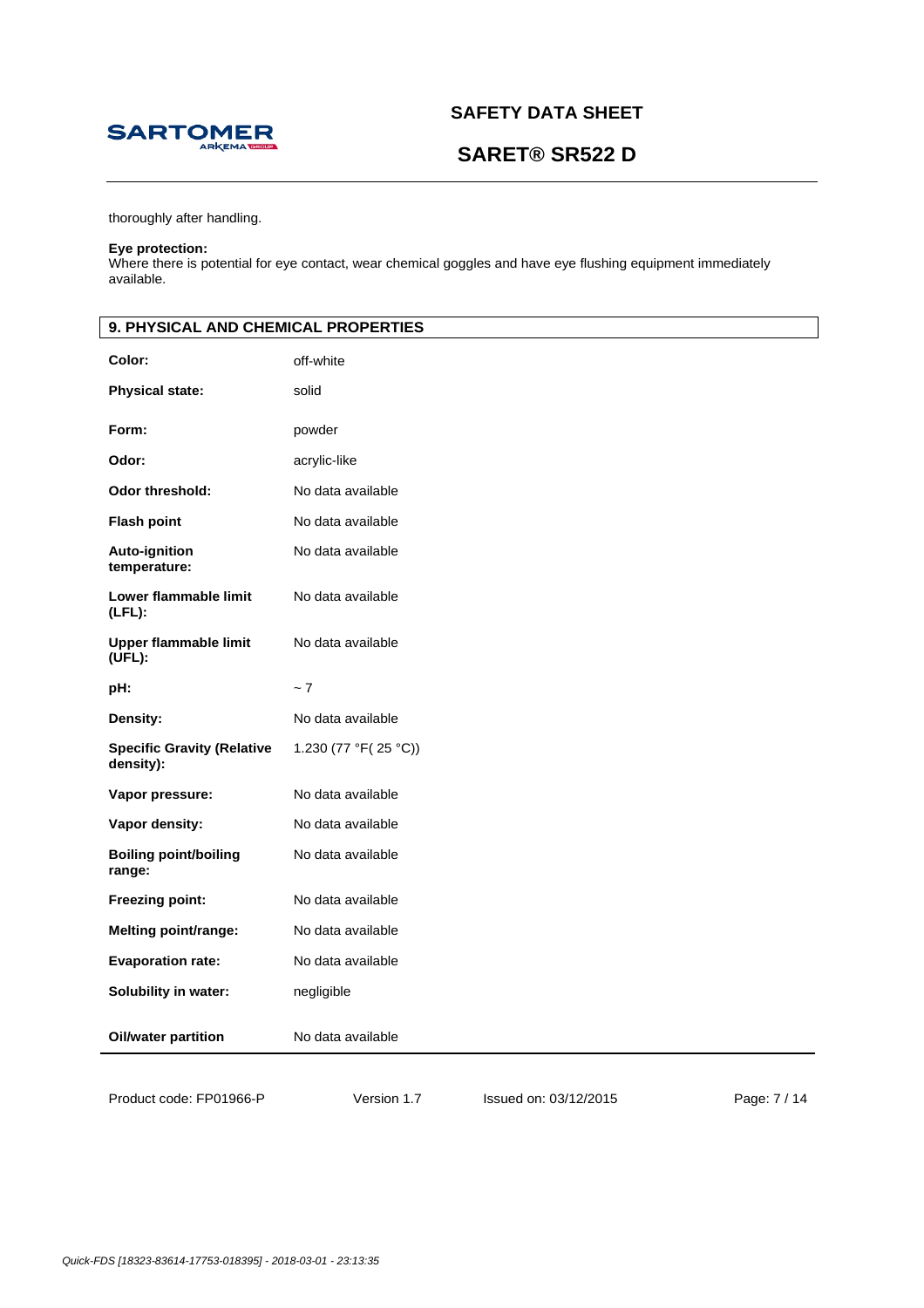

# **SARET® SR522 D**

#### **coefficient:**

**Thermal decomposition** No data available

**Flammability:** See GHS Classification in Section 2

## **10. STABILITY AND REACTIVITY**

#### **Stability:**

This material is chemically stable under normal and anticipated storage, handling and processing conditions. However, this material can undergo hazardous polymerization.

#### **Hazardous reactions:**

Hazardous polymerisation may occur. Polymerization is exothermic and can degenerate into an uncontrolled reaction.

#### **Materials to avoid:**

Strong oxidizing agents Strong reducing agents Free radical generators Inert gas Oxygen scavenger. Peroxides

#### **Conditions / hazards to avoid:**

This material polymerizes exothermically in the presence of heat, contamination, oxygen free atmosphere, free radicals, peroxides and inhibitor depletion liberating heat. Avoid direct sunlight. Do NOT expose to ultraviolet light.

#### **Hazardous decomposition products:**

Thermal decomposition giving flammable and toxic products: Carbon oxides Acrylates Hazardous organic compounds

## **11. TOXICOLOGICAL INFORMATION**

Data on this material and/or its components are summarized below.

## **Data for SARET® SR522 D**

### **Acute toxicity**

**Oral:** Acute toxicity estimate > 5,000 mg/kg.

**Dermal:**  Acute toxicity estimate > 5,000 mg/kg.

## **Data for Acrylate ester (Proprietary)**

Product code: FP01966-P

Version 1.7 Issued on: 03/12/2015 Page: 8 / 14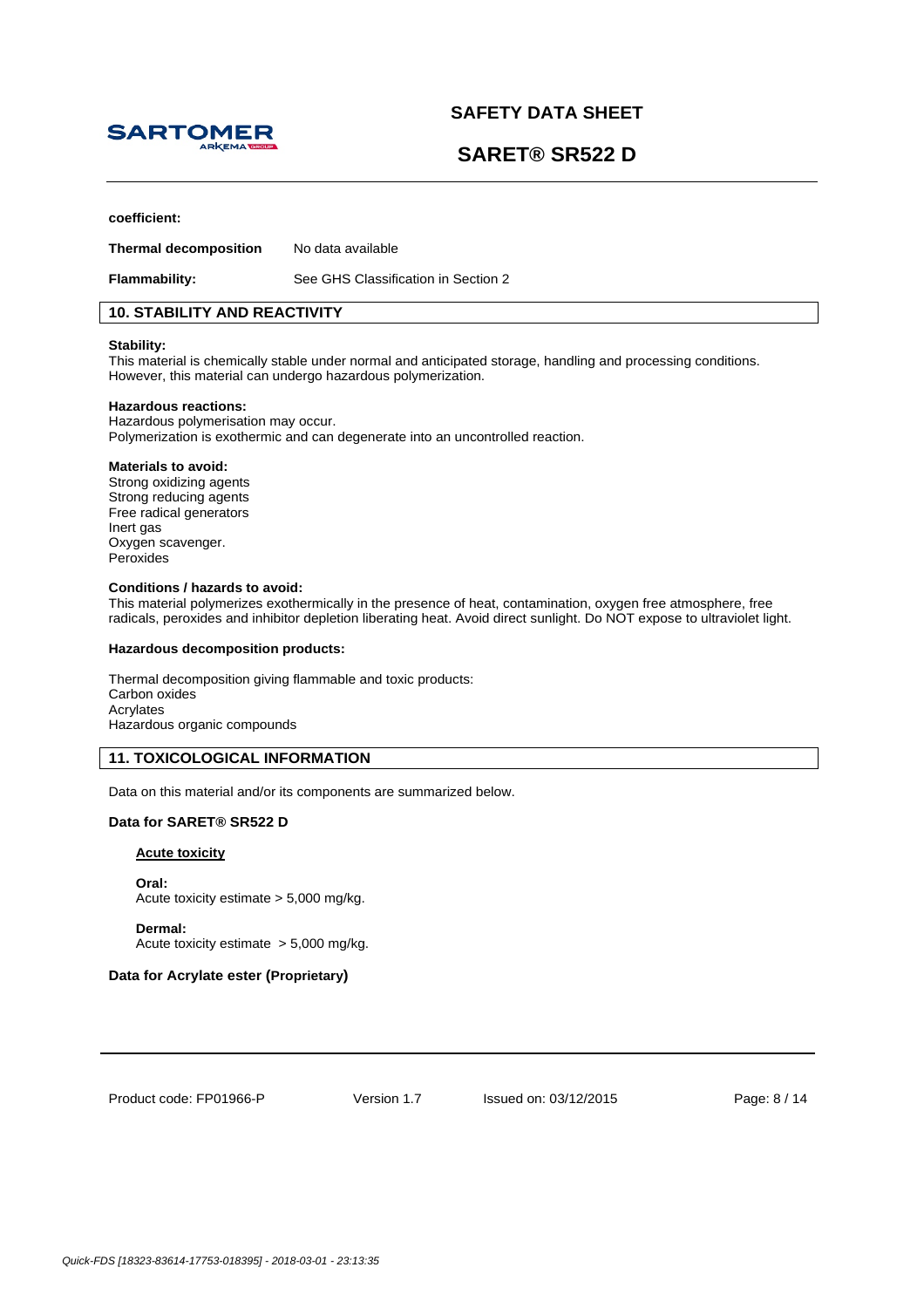



## **Acute toxicity**

## **Skin Irritation:**

Causes skin irritation. (estimate based on composition)

## **Eye Irritation:**

Severely irritating (estimate based on composition)

### **Skin Sensitization:**

May cause an allergic skin reaction. (estimate based on composition)

### **Other information**

Possible cross sensitization with other acrylates and methacrylates The information presented is from representative materials in this chemical class. The results may vary depending on the test substance. Effects due to processing releases or residual monomer:

### **Data for Silica gel, pptd., cryst.-free (112926-00-8)**

#### **Acute toxicity**

**Inhalation:**  No deaths occurred. (rat) 4 h LC0 > 2.08 mg/l.

**Skin Irritation:**  Practically non-irritating. (Rabbit) Irritation Index: 0-2 / 8. (4 h)

**Eye Irritation:**  Causes mild eye irritation. (rabbit)

#### **Repeated dose toxicity**

Repeated dietary administration to Rat / No adverse systemic effects reported.

Repeated inhalation administration to Rat / affected organ(s): lung, lymph node / signs: inflammation / No adverse systemic effects reported. (Local effects, reversible)

## **Carcinogenicity**

Chronic dietary administration to rat and mouse / affected organ(s): lung / signs: No increase in tumor incidence was reported. Classified by the International Agency for Research on Cancer as: Group 3: Unclassifiable as to carcinogenicity in humans.

## **Genotoxicity**

### **Assessment in Vitro:**

No genetic changes were observed in laboratory tests using: bacteria, animal cells, human cells, yeast

## **Genotoxicity**

### **Assessment in Vivo:**

No genetic changes were observed in a laboratory test using: rats

### **Developmental toxicity**

Exposure during pregnancy. Oral (rat, rabbit, hamster, mouse) / No birth defects were observed.

Product code: FP01966-P

Version 1.7 Issued on: 03/12/2015 Page: 9 / 14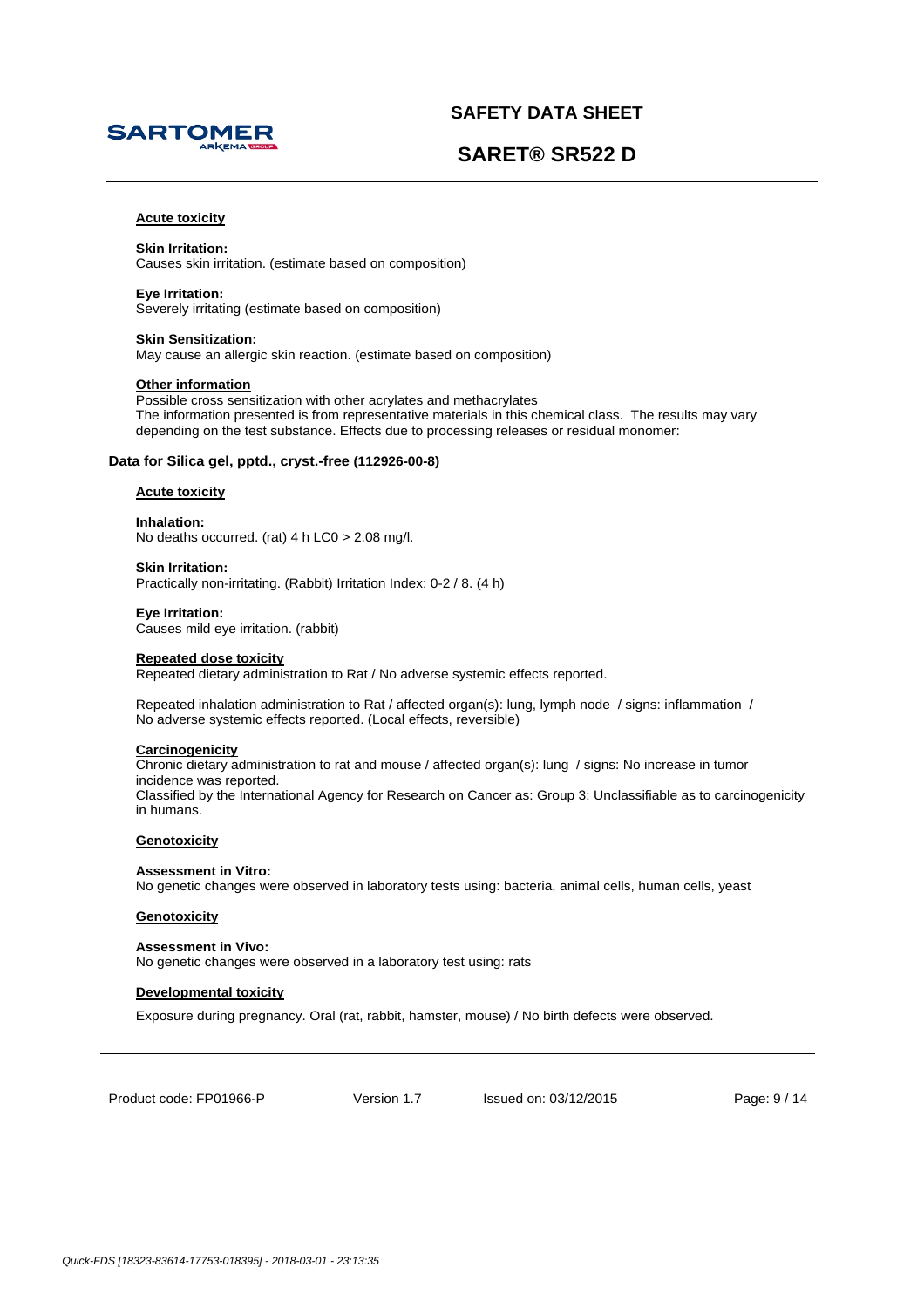

# **SARET® SR522 D**

#### **Other information**

Information given is based on data obtained from similar substances.

## **Human experience**

## **Inhalation:**

Respiratory system: No increase in tumor incidence was reported. No significant impairment of lung function. (based on reports of occupational exposure to workers)

### **Data for 2,6-di-tert-butyl-alpha-dimethylamino-p-cresol (88-27-7)**

## **Acute toxicity**

### **Skin Irritation:**

Practically non-irritating (Rabbit) (4 h) (occluded exposure)

#### **Eye Irritation:**

Causes serious eye irritation. (Rabbit)

#### **Skin Sensitization:**

May cause allergic skin reaction. LLNA: Local Lymph Node Assay. (Mouse) Produced an allergic reaction.

## **12. ECOLOGICAL INFORMATION**

### **Chemical Fate and Pathway**

Data on this material and/or its components are summarized below.

## **Data for 2,6-di-tert-butyl-alpha-dimethylamino-p-cresol (88-27-7)**

#### **Biodegradation:**

Not readily biodegradable. / calculated

### **Octanol Water Partition Coefficient:**

log Pow 4.24 (calculated)

#### **Ecotoxicology**

Data on this material and/or its components are summarized below.

#### **Data for Silica gel, pptd., cryst.-free (112926-00-8)**

#### **Aquatic toxicity data:**

No effect up to the limit of solubility. Brachydanio rerio (zebrafish) 96 h LC0 > 10,000 mg/l (nominal concentrations reported)

#### **Aquatic invertebrates:**

No effect up to the limit of solubility. Daphnia (water flea) 24 h LC0 > 10,000 mg/l (nominal concentrations reported)

### **Data for 2,6-di-tert-butyl-alpha-dimethylamino-p-cresol (88-27-7)**

## **Aquatic toxicity data:**

Very toxic. Fish 96 h LC50 = 0.907 - 2.092 mg/l (calculated)

**Aquatic invertebrates:** 

Product code: FP01966-P

Version 1.7 Issued on: 03/12/2015 Page: 10 / 14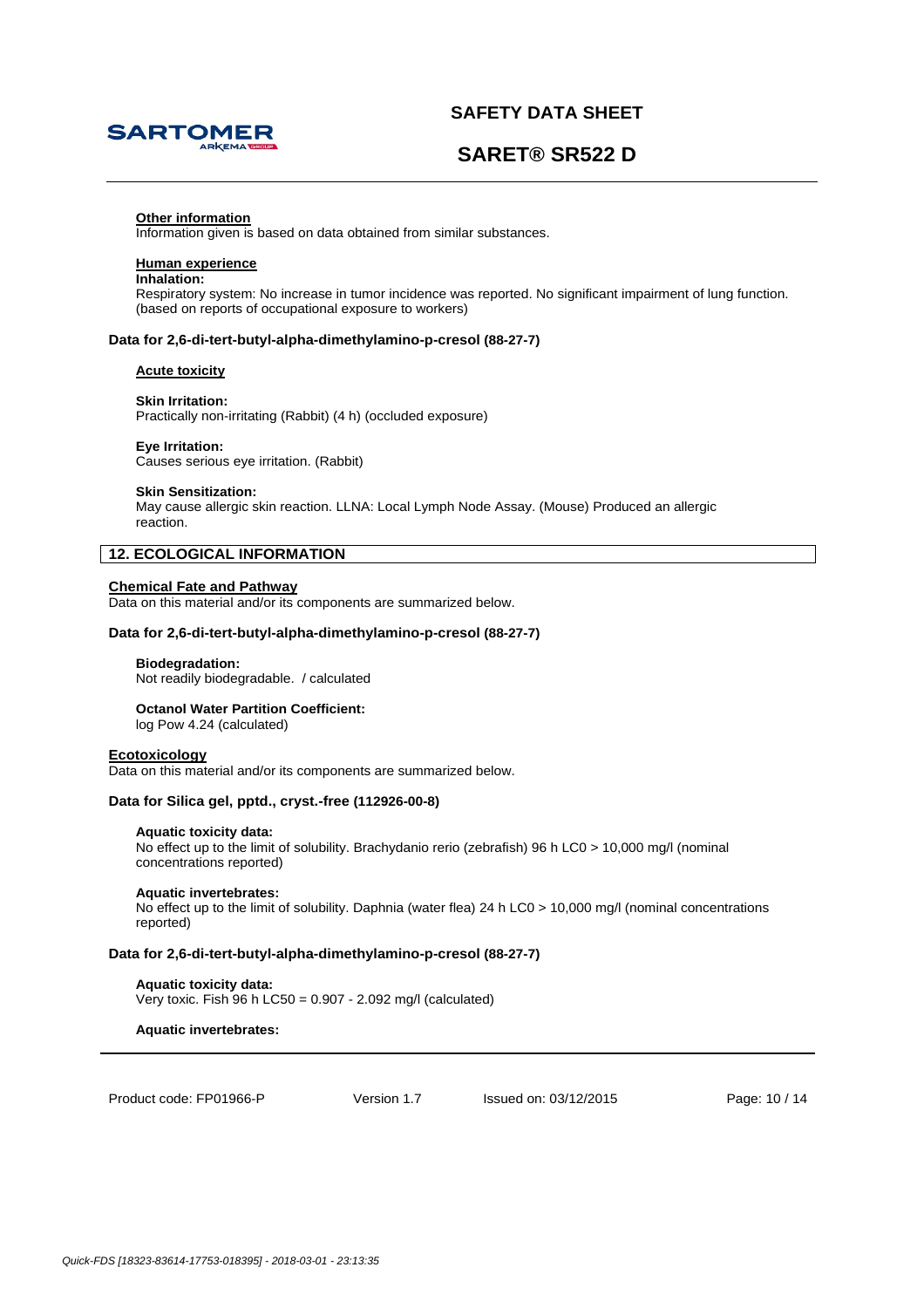

# **SARET® SR522 D**

Very toxic. Daphnia magna (Water flea) 48 h LC50 = 0.335 - 0.746 mg/l (calculated)

## **Algae:**

Very toxic. 96 h EC50 = 0.297 - 2.76 mg/l (calculated)

## **Microorganisms:**

Activated sludge 3 h IC50 (Respiration inhibition) > 100 mg/l

# **13. DISPOSAL CONSIDERATIONS**

#### **Waste disposal:**

Disposal via incineration is recommended. Dispose of in accordance with federal, state and local regulations. Consult a regulatory specialist to determine appropriate state or local reporting requirements, for assistance in waste characterization and/or hazardous waste disposal and other requirements listed in pertinent environmental permits. Note: Chemical additions to, processing of, or otherwise altering this material may make this waste management information incomplete, inaccurate, or otherwise inappropriate. Furthermore, state and local waste disposal requirements may be more restrictive or otherwise different from federal laws and regulations.

Take appropriate measures to prevent release to the environment.

## **14. TRANSPORT INFORMATION**

## **US Department of Transportation (DOT)**

| <b>UN Number</b><br>Proper shipping name<br>Technical name<br>Class<br>Packaging group<br>Marine pollutant<br>International Maritime Dangerous Goods Code (IMDG) | 3077<br>9<br>$\mathbf{III}$<br>yes | Environmentally hazardous substances, solid, n.o.s.<br>(2,6-di-tert-butyl-alpha-dimethylamino-p-cresol) |                       |                                           |
|------------------------------------------------------------------------------------------------------------------------------------------------------------------|------------------------------------|---------------------------------------------------------------------------------------------------------|-----------------------|-------------------------------------------|
| <b>UN Number</b><br>Proper shipping name<br>Technical name<br>Class<br>Packaging group<br>Marine pollutant                                                       | 3077<br>9<br>$\mathbf{III}$<br>yes | ENVIRONMENTALLY HAZARDOUS SUBSTANCE, SOLID, N.O.S.<br>(2,6-DI-TERT-BUTYL-A-DIMETHYLAMINO-P-CRESOL)      |                       |                                           |
| <b>15. REGULATORY INFORMATION</b>                                                                                                                                |                                    |                                                                                                         |                       |                                           |
| <b>Chemical Inventory Status</b>                                                                                                                                 |                                    |                                                                                                         |                       |                                           |
| EU. EINECS                                                                                                                                                       |                                    | <b>EINECS</b>                                                                                           | Conforms to           |                                           |
| United States TSCA Inventory                                                                                                                                     |                                    | <b>TSCA</b>                                                                                             | the TSCA Inventory.   | The components of this product are all on |
| Product code: FP01966-P                                                                                                                                          | Version 1.7                        |                                                                                                         | Issued on: 03/12/2015 | Page: 11 / 14                             |

Product code: FP01966-P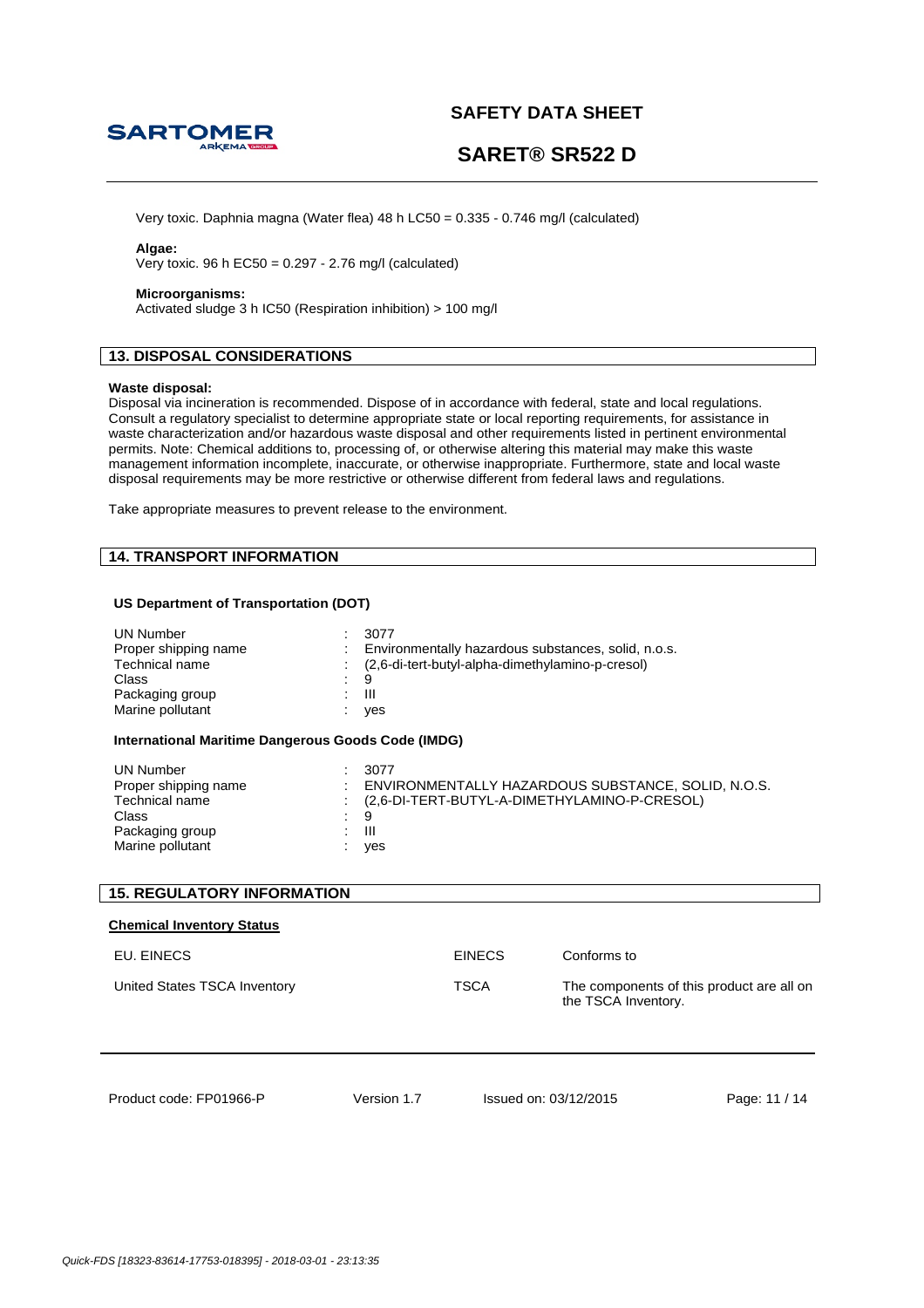

# **SARET® SR522 D**

| Canadian Domestic Substances List (DSL)                               | <b>DSL</b>       | This product contains one or several<br>components listed in the Canadian NDSL<br>list. All other components are on the DSL<br>list. |
|-----------------------------------------------------------------------|------------------|--------------------------------------------------------------------------------------------------------------------------------------|
| China. Inventory of Existing Chemical Substances in<br>China (IECSC)  | IECSC (CN)       | Does not conform                                                                                                                     |
| Japan. Kashin-Hou Law List                                            | ENCS (JP)        | Conforms to                                                                                                                          |
| Japan. ISHL - Inventory of Chemical Substances                        | ISHL (JP)        | Conforms to                                                                                                                          |
| Korea. Korean Existing Chemicals Inventory (KECI)                     | <b>KECI (KR)</b> | Does not conform                                                                                                                     |
| Philippines Inventory of Chemicals and Chemical<br>Substances (PICCS) | PICCS (PH)       | Does not conform                                                                                                                     |
| Australia Inventory of Chemical Substances (AICS)                     | <b>AICS</b>      | Does not conform                                                                                                                     |

## **United States – Federal Regulations**

## **SARA Title III – Section 302 Extremely Hazardous Chemicals:**

The components in this product are either not SARA Section 302 regulated or regulated but present in negligible concentrations.

## **SARA Title III - Section 311/312 Hazard Categories:**

Reactivity Hazard, Acute Health Hazard, Fire Hazard

## **SARA Title III – Section 313 Toxic Chemicals:**

This material does not contain any chemical components with known CAS numbers that exceed the threshold (De Minimis) reporting levels established by SARA Title III, Section 313.

### **Comprehensive Environmental Response, Compensation, and Liability Act (CERCLA) - Reportable Quantity (RQ):**

The components in this product are either not CERCLA regulated, regulated but present in negligible concentrations, or regulated with no assigned reportable quantity.

## **United States – State Regulations**

Product code: FP01966-P

Version 1.7 Issued on: 03/12/2015 Page: 12 / 14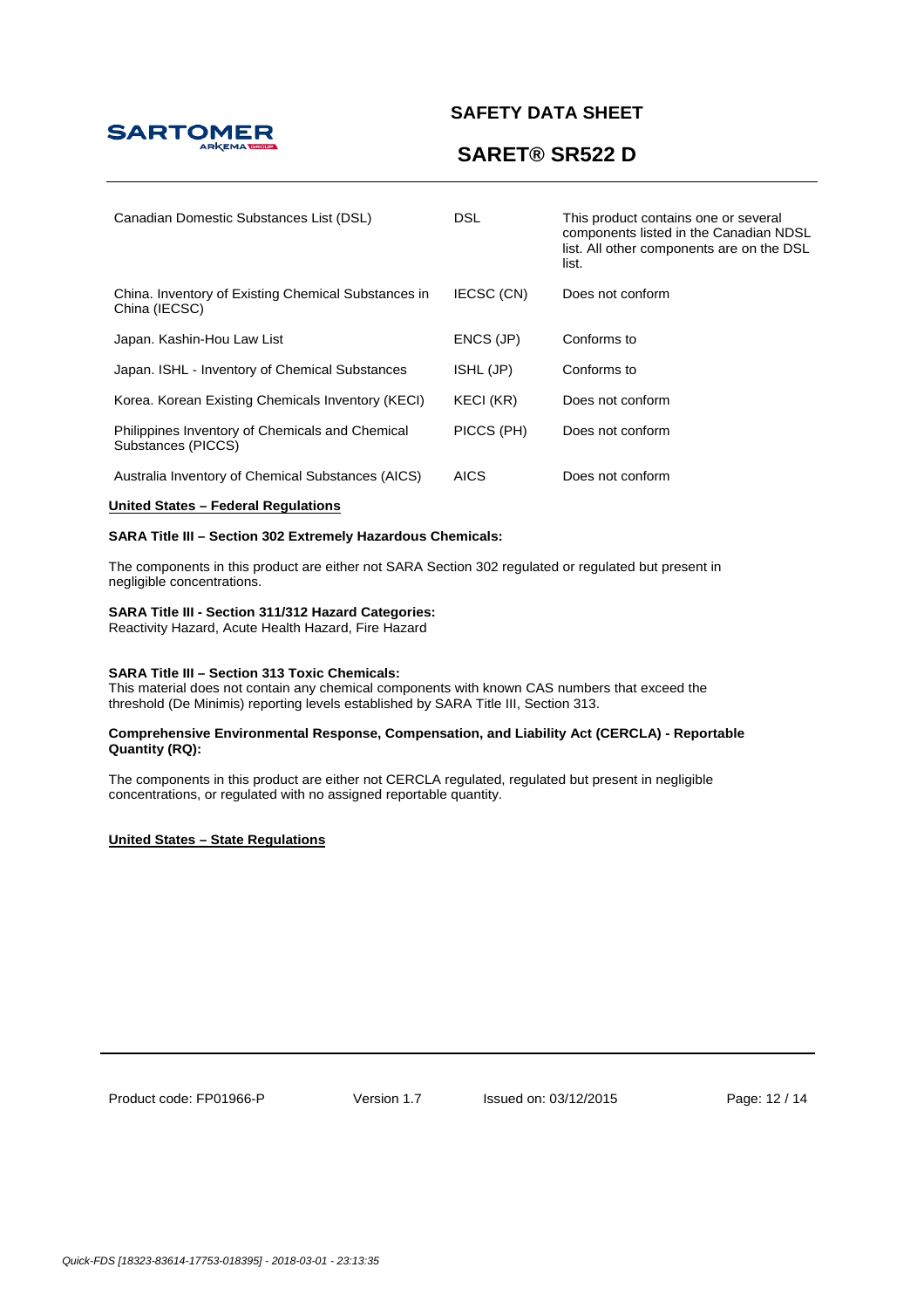



| New Jersey Right to Know                               |                        |
|--------------------------------------------------------|------------------------|
| <b>Chemical Name</b><br>Silica gel, pptd., cryst.-free | CAS-No.<br>112926-00-8 |
| Pennsylvania Right to Know                             |                        |
| <b>Chemical Name</b><br>Acrylate ester                 | CAS-No.<br>Proprietary |
| Silica gel, pptd., cryst.-free                         | 112926-00-8            |
| 2,6-di-tert-butyl-alpha-dimethylamino-p-cresol         | 88-27-7                |

## **California Prop. 65**

This product does not contain any chemicals known to the State of California to cause cancer, birth defects, or any other reproductive defects.

## **16. OTHER INFORMATION**

### **Full text of H-Statements referred to under sections 2 and 3.**

H315 Causes skin irritation.

H317 May cause an allergic skin reaction.

H319 Causes serious eye irritation.

H400 Very toxic to aquatic life.

H410 Very toxic to aquatic life with long lasting effects.

H411 Toxic to aquatic life with long lasting effects.

#### Miscellaneous:

Other information: Refer to National Fire Protection Association (NFPA) Code 654, Standard for the Prevention of Fire and Dust Explosions from the Manufacturing, Processing, and Handling of Combustible Particulate Solids, for safe handling.

**Latest Revision(s):** 

| Reference number: | 000000081369 |
|-------------------|--------------|
| Date of Revision: | 03/12/2015   |
| Date Printed:     | 03/12/2015   |

SARET® is a registered trademark of Arkema Inc.

Arkema Inc. believes that the information and recommendations contained herein (including data and statements) are accurate as of the date hereof. NO WARRANTY OF FITNESS FOR ANY PARTICULAR PURPOSE, WARRANTY OF MERCHANTABILITY, OR ANY OTHER WARRANTY, EXPRESSED OR IMPLIED, IS MADE CONCERNING THE INFORMATION PROVIDED HEREIN. The information provided herein relates only to the specific product designated and may not be valid where such product is used in combination with any other materials or in any process. Further, since the conditions and methods of use are beyond the control of Arkema Inc., Arkema Inc. expressly disclaims any and all liability as to any results obtained or arising from any use of the product or reliance on such information.

Product code: FP01966-P

Version 1.7 Issued on: 03/12/2015 Page: 13 / 14